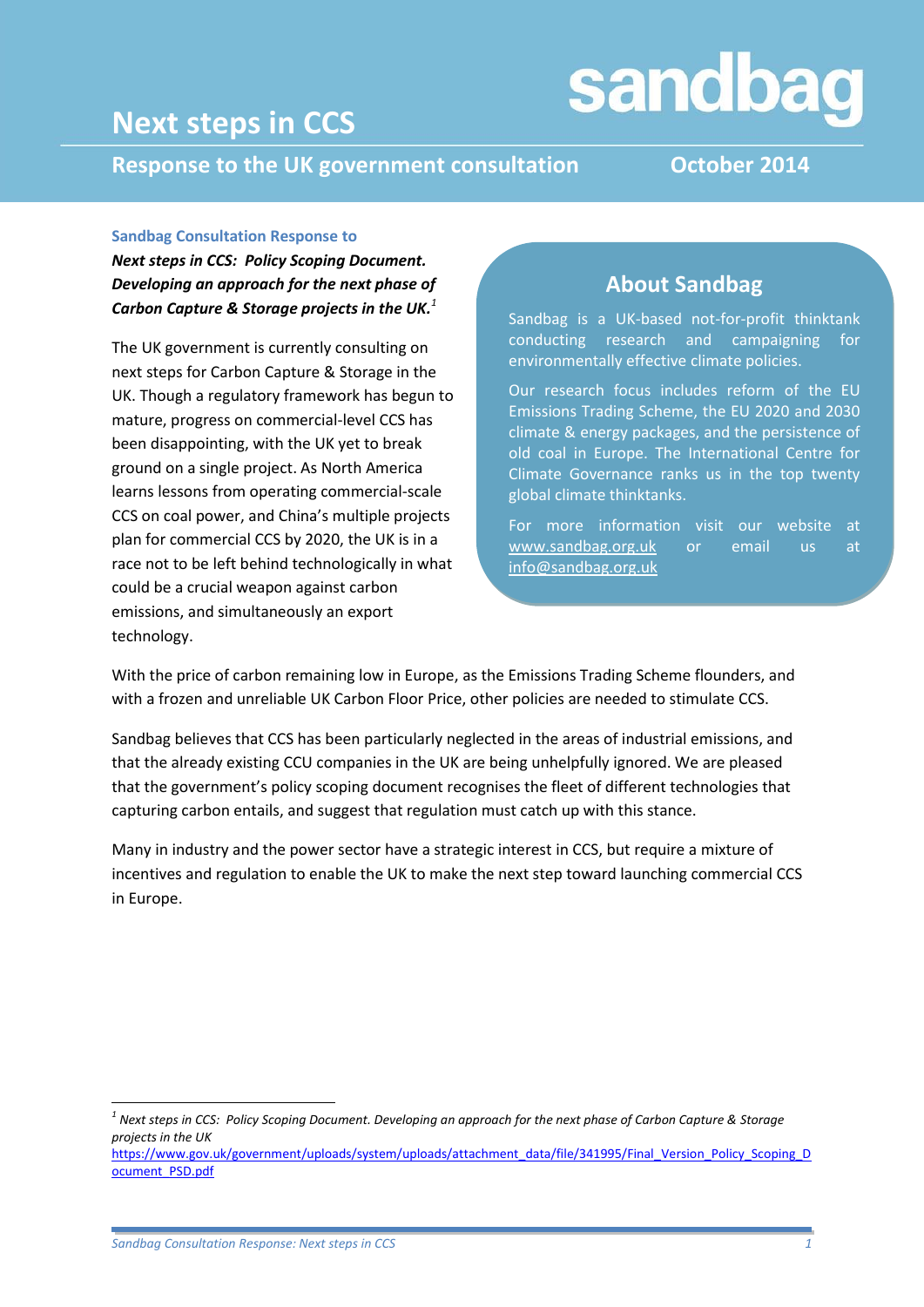#### **Key recommendations**

- CCS could be important for power if it can compete with other low carbon options, but it also offers a way to decarbonise stubbornly high-emitting industrial sectors (e.g. cement, steel). UK CCS policy must have a new focus on capturing industrial emissions.
- EU Emissions Trading Scheme reform is essential in order to give a stable future carbon price that will allow emitters to make economic decisions on researching, installing and operating CCS. This entails a robust, early Market Stability Reserve, and cancellation of the surplus.<sup>2</sup>
- Separate CCS support policies are needed for the power and industrial sectors, additional to an improved carbon price.
	- $\circ$  To incentivise CCS for power, additional supporting mechanisms must be provided (e.g. CFDs, a decarbonisation obligation, EPS, greater NER300 access).<sup>3</sup>
	- $\circ$  To incentivise CCS for industrials, a new funding mechanism is needed that does not load costs on to sectors exposed to carbon leakage. One possibility is a carbon sequestration obligation funded by fossil fuel extractors. Addressing the flaws in the European Commission's blunt carbon leakage policy is also important here.<sup>4</sup>
- There should be a renewed EU focus on R&D funding, a step that the original CCS Directive failed to adequately incentivise.
- Investigation is needed of the wider scope of CCS&U, particularly including mineralisation and productive uses for stored carbon e.g. aggregates.

**.** 

<sup>2</sup> *Slaying The Dragon: Sandbag's Annual report on the state of the Emissions Trading Scheme* (October 2014) [www.sandbag.org.uk](http://www.sandbag.org.uk/)

<sup>3</sup> See Sandbag's briefing: *A 2030 Decarbonisation Target* (March 2014)

[http://www.sandbag.org.uk/site\\_media/uploads/A\\_2030\\_decarbonisation\\_target\\_in\\_Europe\\_in\\_the\\_context\\_of\\_low\\_car](http://www.sandbag.org.uk/site_media/uploads/A_2030_decarbonisation_target_in_Europe_in_the_context_of_low_carbon_prices_1.pdf) [bon\\_prices\\_1.pdf](http://www.sandbag.org.uk/site_media/uploads/A_2030_decarbonisation_target_in_Europe_in_the_context_of_low_carbon_prices_1.pdf)

<sup>4</sup> See Sandbag's *Emergency Briefing objecting to the 2015-2019 carbon leakage list* (October 2014)

[http://www.sandbag.org.uk/site\\_media/pdfs/reports/Emergency\\_MEP\\_briefing\\_on\\_the\\_2015\\_to\\_2019\\_Carbon\\_Leakage](http://www.sandbag.org.uk/site_media/pdfs/reports/Emergency_MEP_briefing_on_the_2015_to_2019_Carbon_Leakage_List.pdf) [\\_List.pdf](http://www.sandbag.org.uk/site_media/pdfs/reports/Emergency_MEP_briefing_on_the_2015_to_2019_Carbon_Leakage_List.pdf)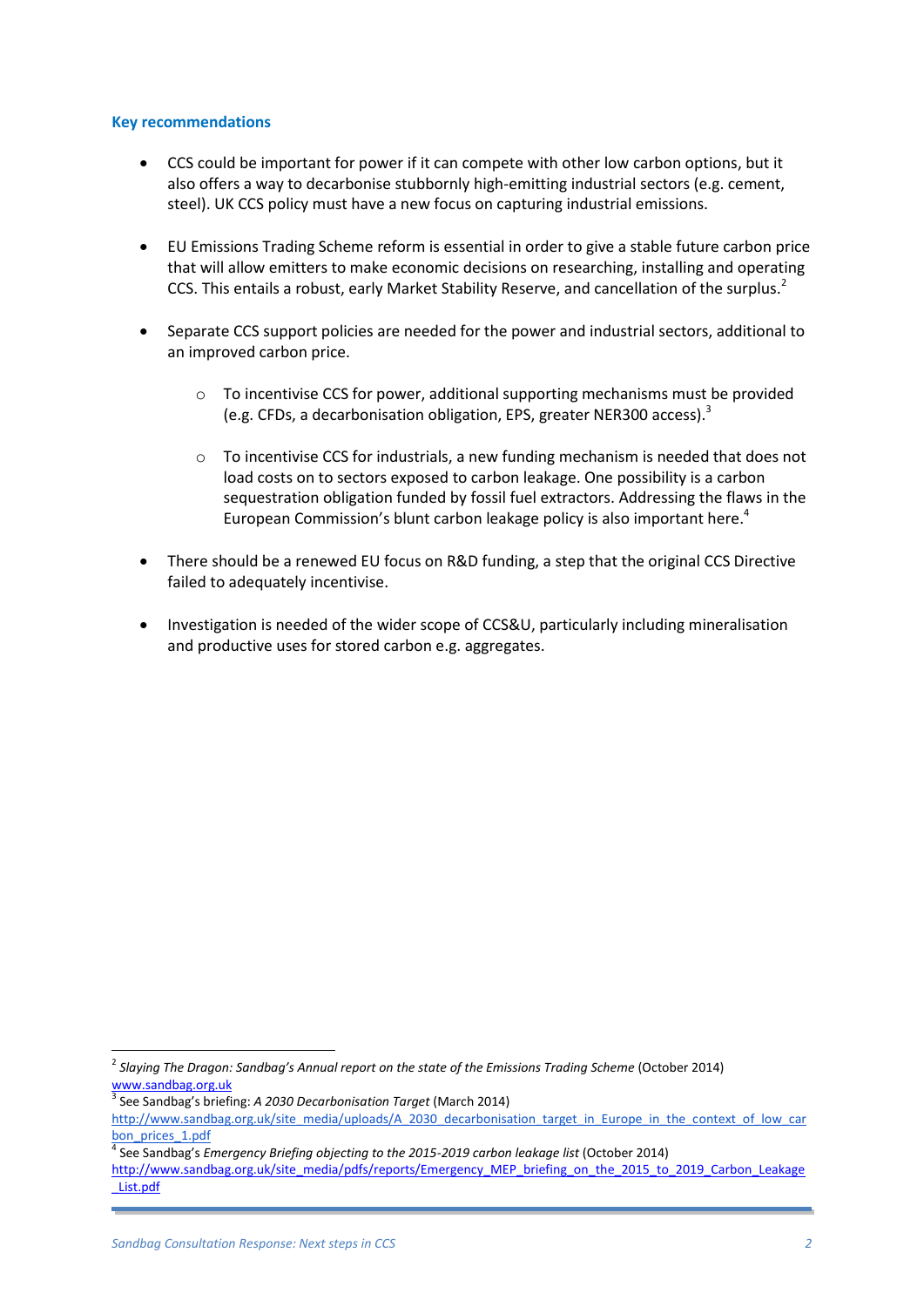#### **Financial Incentives and Electricity Market Reform**

 *Q1. To what extent would developers be prepared to invest in Front End Engineering Design (FEED) costs ahead of allocation of a Contract for Difference (CfD), and if they are not able to do so what measures could be adopted so that the developers have sufficient certainty of their costs and a Strike Price to form the basis of an investment decision?*

#### No comment.

 *Q2. How best should the industry-led CCS Commercial Development Group work to support project developers in engaging with finance markets?*

#### No comment.

 *Q3. To what extent should Government reflect long-term risks of full chain CCS projects in the design of a CCS CfD? In particular, we will want to explore the extent to which similar risks also arise in other sectors and the changes that may be needed in CfD design to put CCS on an equivalent basis to other low carbon technologies.*

#### No comment.

#### **Financing CCS projects**

 *Q4. Are the existing products offered by the Green Investment Bank (GIB), Infrastructure UK (IUK) and the European Investment Bank (EIB) sufficient to support CCS projects in raising necessary finance from non-public sources? If not, please explain why, with supporting evidence, and what kind of additional financing or products would be needed?*

No. To a greater or lesser extent currently existing support assumes a higher ETS carbon price than has been realised or will be realised in the near- to mid-term. Without a boost to the carbon price, or alternatives, the necessary finance will not be mobilised. Funding for capital expenditure will only be forthcoming if the running costs of the plant fitted with CCS do not price it out of the market. In power this is addressed in the UK through CFDs though it is unclear what level of budget will be made available for CCS projects under the Levy Control Framework.

For CCS in industry the UK government must look to alternative support possibilities. Options include certificate-based carbon sequestration incentives/obligations potentially applied on the fossil fuel extractive industry; feed-in-tariffs or CFDs sourced from public funds (similar to the RHI). There may be further possibilities for the government to offer preferential arrangements including loan guarantees or tax incentives.

The ability for the GIB to disburse low-cost finance or grants for CCS FEED should also be investigated.

Existing UK projects such as Don Valley Power Project, though launched with EIB funding, are not sustainable without a CfD. The level of CfDs available under the LCF, in turn, is likely to be unsustainable without the boost from a higher carbon price.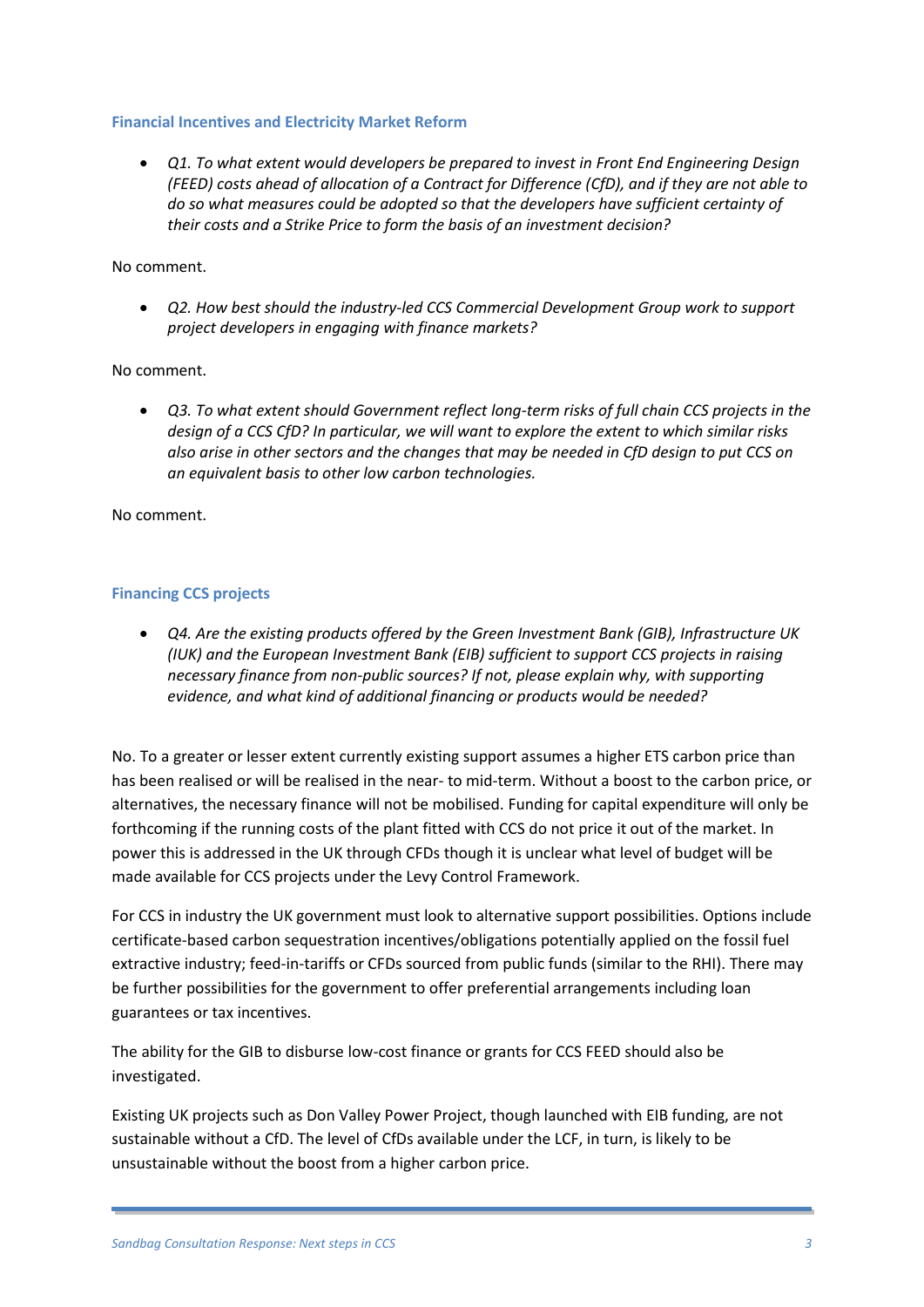#### **Transport and Storage Infrastructure**

 *Q5. To what extent is it a priority from an industry perspective for regulation to cover technical aspects of shared CCS infrastructure, such as operating parameters including pipeline pressures for wider networks, or specifications for the CO<sup>2</sup> to be transported?*

A key step for the expansion of CCS involves agreements on universal CCS regulation. Experience from elsewhere can inform the standards required, and costs will be significantly reduced in future if standards can be agreed before the initial group of CCS plants enter construction.

Continuing to encourage other governments to ratify the London Protocol Article 6 amendment is plainly helpful.

 *Q6. What further steps may be necessary to stimulate private investment in infrastructure deployment?*

The transportation element of CCS may be considered best delivered as part of the regulated asset base of a company enjoying a natural monopoly. For example, National Grid could be tasked with investing and operating elements of the infrastructure necessary to transport and store CO<sub>2</sub>. Investors are comfortable with this model.

 *Q7. What are your views on the current arrangements for permitting the operation of storage sites? Are these proving to be a barrier to investment, and if so how might these barriers be overcome?*

The EU storage site regulations provide a barrier to investment in the same way as any environmental protection or liability for environmental damage, but still remains entirely necessary. The alternative, that of the state shouldering the burden of risk, has been proven to a) encourage investment in the short term; and b) in the long term introduce a crippling level of costs for cleanup to be borne by the government (e.g.  $20<sup>th</sup>$  Century mining and nuclear industries).

• Q8. Are there elements of the way the CCS Directive has been implemented in the UK that *ought to be revisited? What should the UK be asking for during the Directive review process?*

The most critical issue a revised CCS Directive needs to address is the need for a broad based incentive for deployment of CCS in both power and industry. Such incentives need to cover both capital and O&M costs.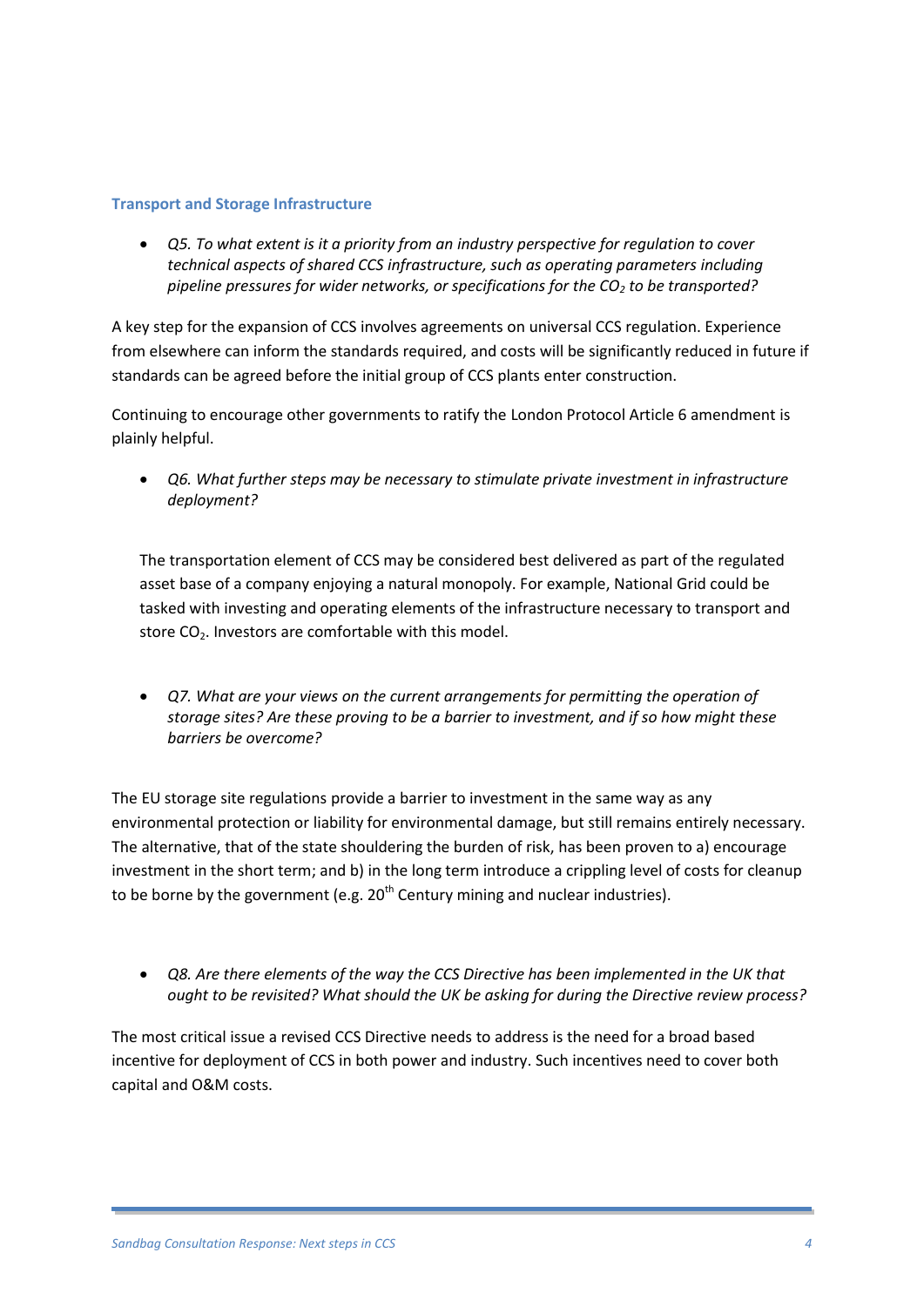#### **Part and Full Chain projects**

• *Q9. The Government does not consider it currently has a role, beyond existing third party regulations, in establishing the terms and conditions of any agreements between part-chain projects and full-chain / CO<sup>2</sup> infrastructure providers. What steps do you think industry should take to further develop the commercial models for any such agreements?*

The development of CCS infrastructure is similar to the process of developing transmission networks for electricity, where multiple users benefit from the development of a common asset that has to be sized and scaled according to projected need. Given the dependence of projects on subsidies, which are in the control of Government, it will be difficult for industry to develop a commercial model without Government's close involvement. A model based on a price regulated asset base may be necessary to ensure fair pricing in the absence of competition and in order for a business plan to be drawn up with the oversight of a regulator and the Government.

#### **Enhanced Oil Recovery (EOR)**

 *Q10. On issues of incentives for CO2-EOR, respondents are encouraged to input to the HM Treasury call for evidence on the Review of the Oil and Gas Fiscal Regime, which closes on 3 October 2014.*

Not applicable.

 *Q11. How should industry collaborate to best match the needs of CO2 supply and demand for any future CO2-EOR industry and how should this be managed?*

If EOR is to be part of a project this should be taken into account during the process of negotiating and agreeing a Contract for Difference to ensure that bill payers are receiving value for money and not inadvertently subsidising a revenue generating activity.

 *Q12. How should the industry collaborate to take forward any additional transportation infrastructure requirements of any future CO2-EOR industry?*

No comment.

**Industrial CCS**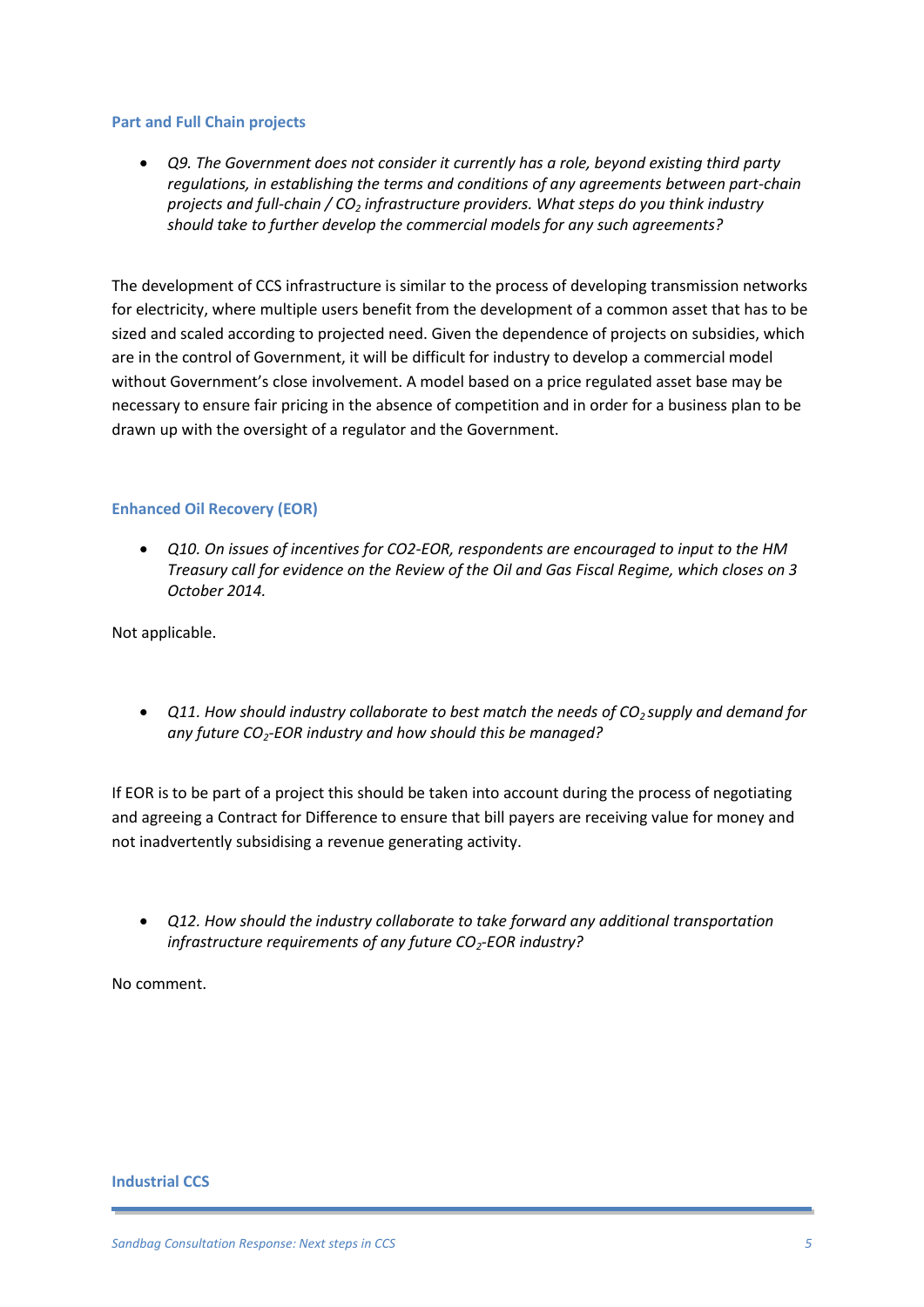*Q13. What changes to the CfD design would developers need in order to bring forward projects involving industrial emitters installing CCS on their onsite power generation? Respondents should note that the Government intends to publish further guidance on Private Network Generation in early Autumn 2014.* 

No comment.

 *Q14. Which of the barriers to industrial CCS are the most important and how should they be overcome?*

Cost is the most significant barrier. Certain industrial sectors face international competition and it is difficult to load additional costs without compensation. This makes the raising of revenues to spend on decarbonisation in this sector challenging. Options include phasing in of regulations to encourage investment in CCS coupled with incentives such as feed-in tariffs, CfDs or certificate based obligations. These could be funded through ETS auction revenues, public finance (as is currently the case for the RHI) or a new levy on the fossil fuel extractive industry.

Technological awareness is often slow to develop, but commercial products are increasingly becoming available which offer industry a route to decarbonisation. Where many industrial sectors currently dismiss further emissions cuts as an impossibility, it is vital that new technologies are researched and demonstrated.

 *Q15. What is the best next step for each sector? For example, should first generation technologies be brought forward in all sectors, or would it be better to consider bespoke actions per sector?*

Taking a sectoral approach may have some advantages, for example, cement and aggregate production has the potential to be radically transformed using carbon dioxide as a feedstock for exothermic reaction with mineral aggregate. The steel sector has the potential to combine the coking process and blast furnace into one integrated plant with a single capture ready flue gas. However, in developing industrial CCS a geographic rather than sectoral approach may be the best way forward, utilising infrastructure that is funded through CfDs in the power sector.

*Q16. How should any Government activity best support R&D and innovation for ICCS?*

A clear pot of funding should be made available for R&D in industrial CCS and CCSU.

#### **Bio-CCS / BECCS**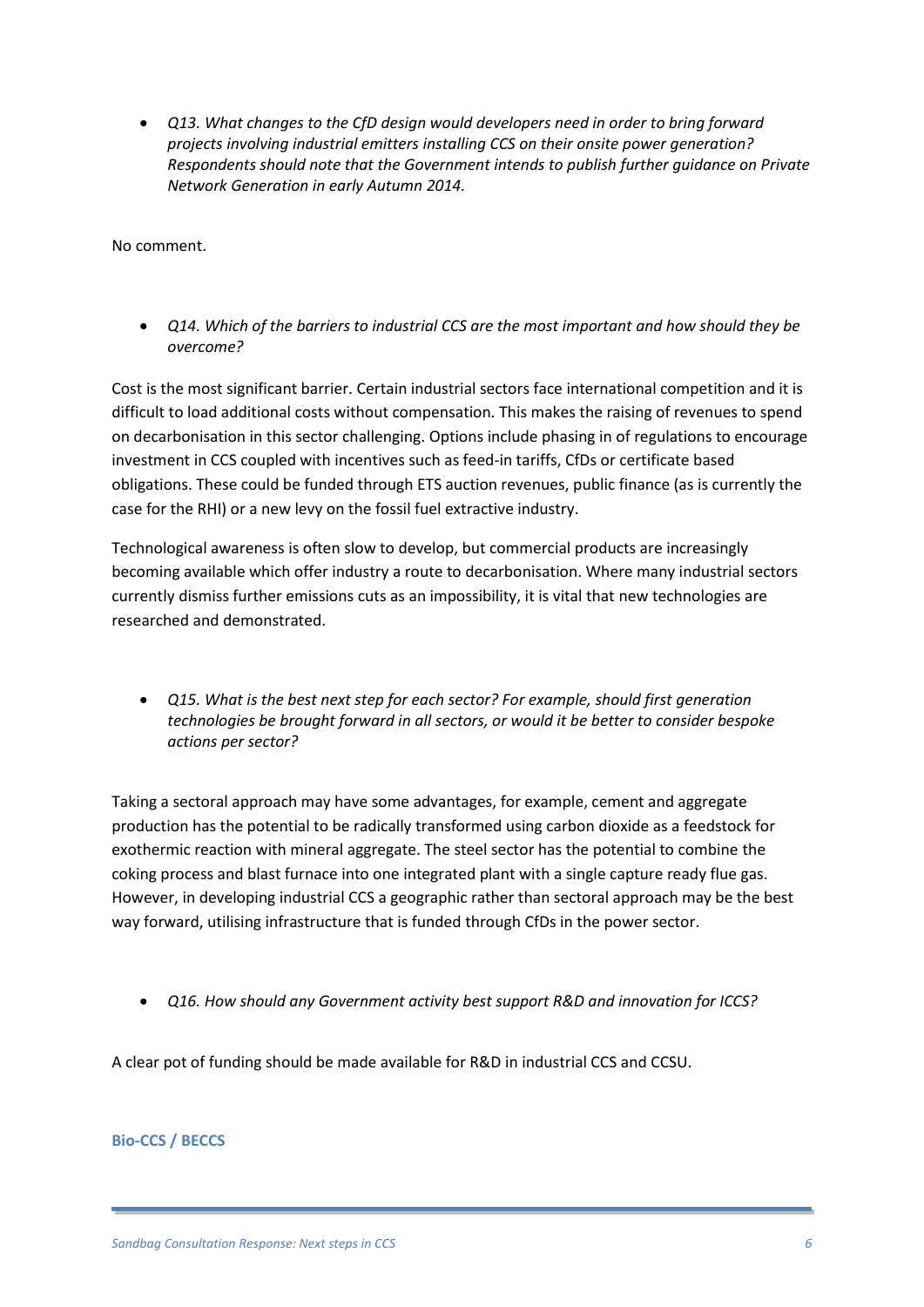*Q17. We would welcome views as to what issues the UK Government may want to urge the European Commission to consider regarding BECCS before they propose the detailed architecture of EU climate and energy policy for the period post-2020, including revisions to the EU ETS Directive for phase IV of the EU ETS (2021-2030)*

In order for Bio-CCS/BECCS to develop a clear approach to the quantification and certification of the emission reduction will need to be developed. Companies removing emissions from the atmosphere will need to be able to demonstrate their emissions reductions are real and permanent. Once this is demonstrable certification should be made fungible with the ETS in order to stimulate demand and reward investment.

#### **CCU**

 *Q18. The Government and its R&D partners will continue to monitor the progress of CCU technologies, as part of its wider efforts on CCS. Do you wish to offer any evidence of such progress?*

Carbon8<sup>5</sup> already offers a commercially viable accelerated carbonation for the treatment of industrial waste and contaminated soils. Their technique has the possibility to be scaled up to an industrial level, however, they are currently purchasing food grade  $CO<sub>2</sub>$ , typically at a price of £100/tonne. Cambridge Carbon Capture and Storage have developed a mineralisation process that uses serpentine rock to capture  $CO<sub>2</sub>$  in an exothermic reaction that creates an aggregate. Lafarge Cement have explored mineralisation as an alternative to traditional cement production, but this work has been put on hold with the consistently low carbon price on the EU Emissions Trading Scheme. These later two endeavours are not yet out of the lab but the work of Carbon8 demonstrates that these processes can be commercialised given the right incentive structures.

Other potential CCU options include the use of  $CO<sub>2</sub>$  to develop liquid fuels, displacing traditional fossil fuels and therefore potentially delivering a relative saving. However, such uses do not deliver permanent storage of the  $CO<sub>2</sub>$  and, increasingly, over time would be displacing other non- $CO<sub>2</sub>$ emitting alternatives such as electrification or advanced biofuels.

#### **Supply Chain**

**.** 

<sup>&</sup>lt;sup>5</sup> *Carbon8* website <u>http://www.c8s.co.uk/</u>